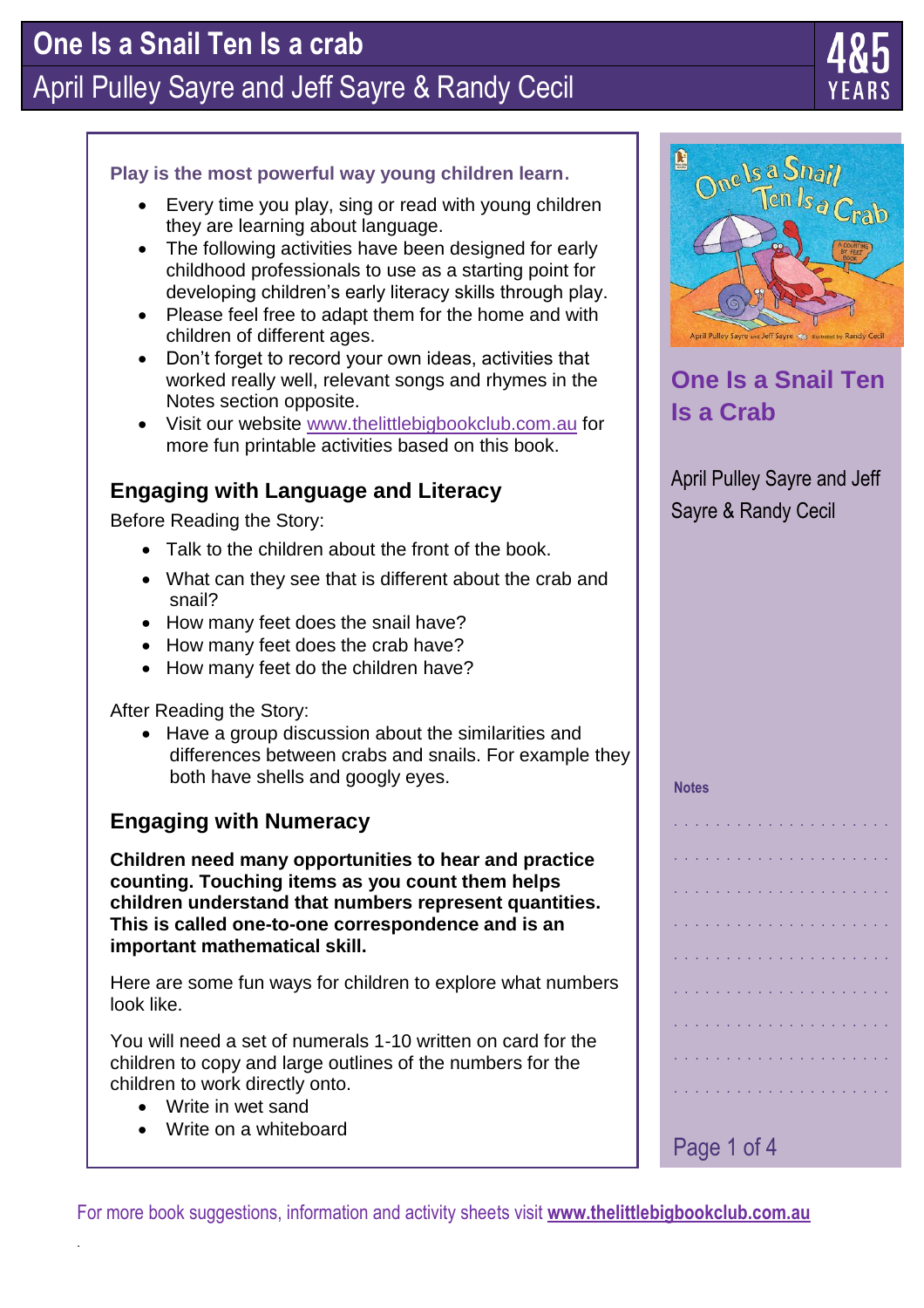## April Pulley Sayre and Jeff Sayre & Randy Cecil

- Write with chalk
- Model them out of play dough or clay
- Paint with water on outside surfaces
- Make with play dough cutters
- Place objects on an outline, eg, shells, seeds, leaves or buttons

Counting the Crabs Legs:

- Draw a large crab with ten legs.
- Write large numbers in the legs of the crab from number one to number ten in sequence from the left set of legs to the right set. Count them together.
- Cut out the crab's body and legs. Can the children put the legs back on the crab in order from 1 to 10?

#### Explore the Number 10:

*(You can change this number to suit the needs of your group of children.)*

- Learn how to count to 10 in another language.
- Look at how numbers are written in different cultures.
- Make 10 biscuits out of play dough. Give the children 10 paper plates so they can match the correct number of biscuits to plates.
- Play with 10 trains on the train track.
- Write large numerals on pieces of paper so the children can:
	- o Paint over the top of them
	- o Glue on top of them and stick objects on to make a numeral collage.

Hundreds and Thousands

- Children this age love experimenting with big numbers.
- Talk about hundreds, thousands, billions and trillions in your play.
- Make fairy bread or decorate cupcakes or biscuits with Hundreds and Thousands.
- Read *How Big Is A Million?* By Anna Milbourne and *Millions of Cats* by Wanda Gag.
- Show the children what 100, 1000 and 1000000 look like.

### **Being Creative Through Play**

**Finding numbers and talking about what they represent will give children an understanding of the importance of numbers in our lives.**

#### **More Books About Numbers:**

*One Ted Falls Out Of Bed* Julia Donaldson

*One Woolly Wombat* Kerry Argent

*The Knickle Knackle Tree* Lynley Dodd

*Handa's Hen* Eileen Browne

*Count With Maisy* Lucy Cousins

*Five Little Monkeys*  Zita Newcome

*How Big Is A Million?* Anna Milbourne

*Millions of Cats* Wanda Gag

**Useful Websites and Links:**

#### **For Printable Activities:**

www.thelittlebigbookclub.com.au

|  |  |  |  | Page 2 of 4 |  |  |  |  |  |  |
|--|--|--|--|-------------|--|--|--|--|--|--|

. . . . . . . . . . . . . . . . . . . . .

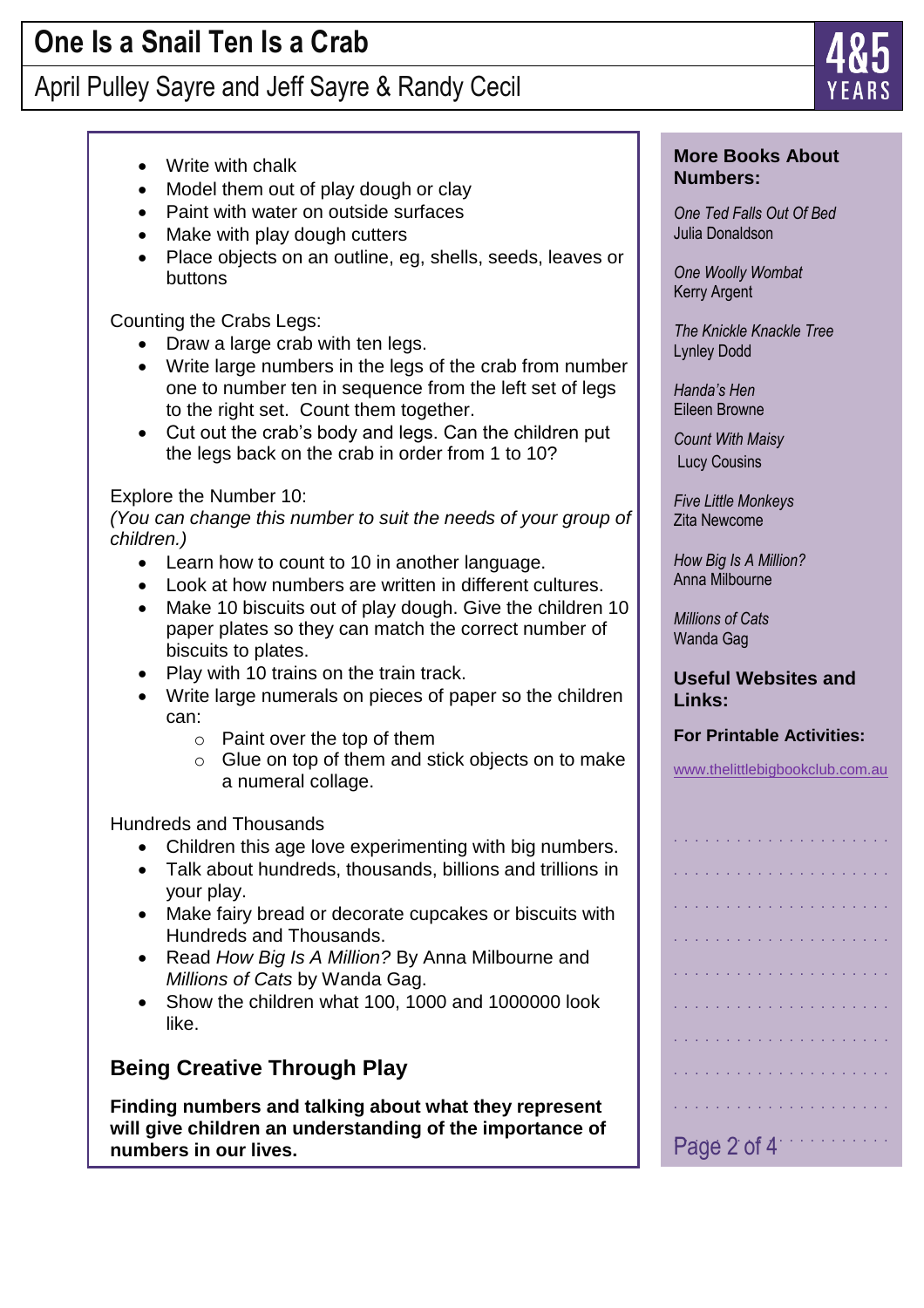## April Pulley Sayre and Jeff Sayre & Randy Cecil

#### Crabs and Snails:

- Make crabs and snails with the children. The individual sections of egg cartons make a great snail shell or crab shell. Don't forget to talk about the number of legs each creatures has as they are creating them.
- For the crabs the children can use pipe cleaners and googly eyes.
- For the snails the children use pipe cleaners for the snails antennas and cut out their own snail foot. Think about using something smooth like plastic so the children can slide their snails around.

Create a Beach Scene:

 Create a mini beach in the classroom using a sand tray, include shells, pieces of driftwood, seaweed and coral. Alternatively use water and natural materials in the sandpit to create your own seaside.

Classroom Number Hunt

- Write the numbers 1-5 or 1-10 down the side of a piece of paper.
- Make a copy for each child that wants to join in and attach the piece of paper and a pencil to a clipboard.
- Walk around the room looking for numbers.
- When you find one of the numbers on your list the children can tick it off, draw a picture of the object or try writing the numeral.
- Take photos of all the numbers you find in your room and use them as a display.

### **Exploring Our World**

Snail Art

- Have the children bring in snails from their gardens.
- Place a piece of black card or paper in the bottom of a box.
- Place the snails in the box and watch the silvery trails appear on the paper.

Environment Number Hunt

- Go for a walk outside looking for numbers.
- When you find a number encourage the children to draw a picture of the object or try writing the numeral.
- Take photos of all the numbers you find and make a book with them.



*One Ted Falls Out Of Bed* Julia Donaldson

*One Woolly Wombat* Kerry Argent

*The Knickle Knackle Tree* Lynley Dodd

*Handa's Hen* Eileen Browne

*Count With Maisy* Lucy Cousins

*Five Little Monkeys*  Zita Newcome

*How Big Is A Million?* Anna Milbourne

*Millions of Cats* Wanda Gag

**Useful Websites and Links:**

#### **For Printable Activities:**

www.thelittlebigbookclub.com.au

|  |  |  |  | Page 3 of 4 |  |  |  |  |  |  |
|--|--|--|--|-------------|--|--|--|--|--|--|

. . . . . . . . . . . . . . . . . . . . .